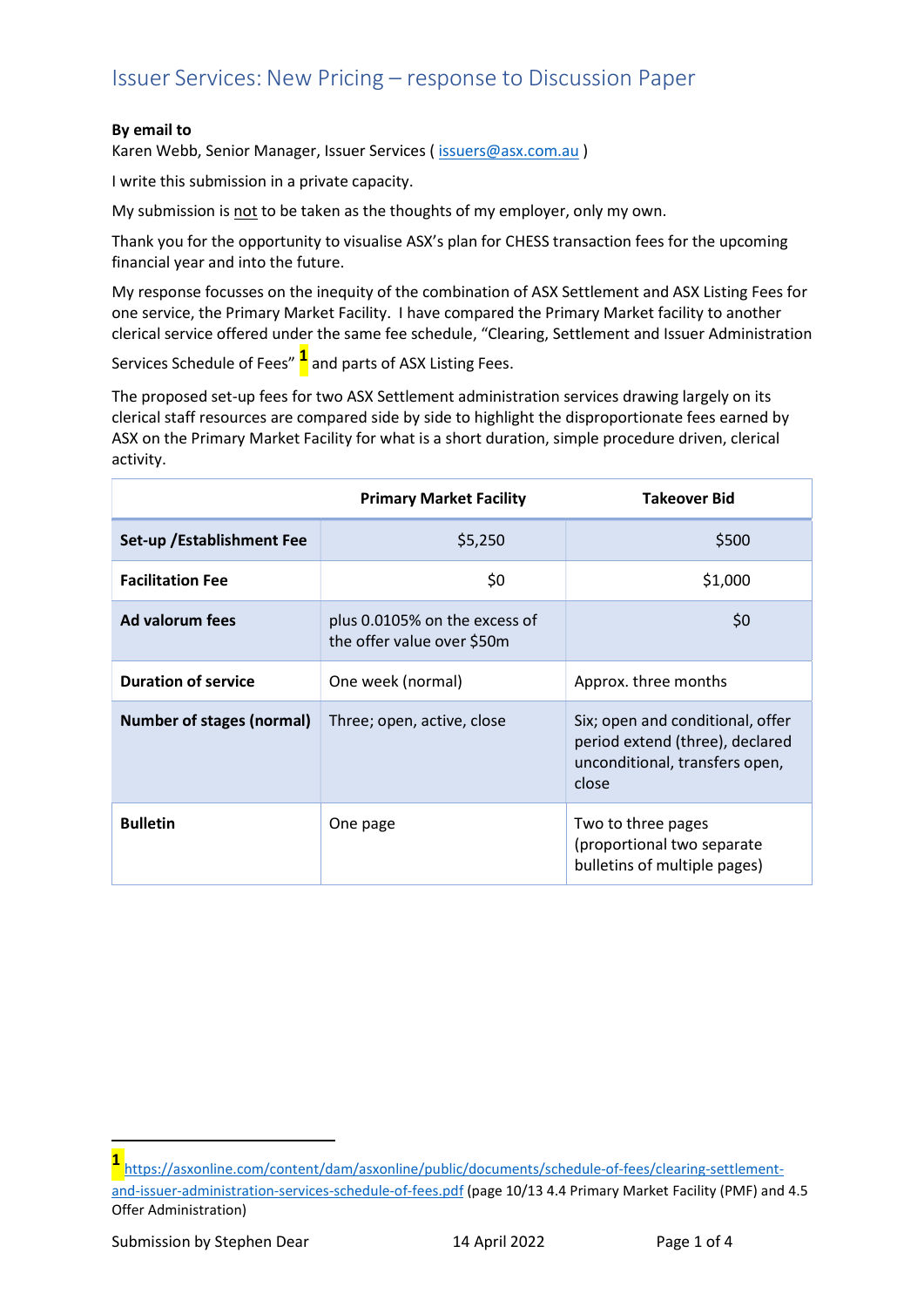The proposed CHESS Issuer Services fees for FY2022-23 lists these following two services and fees for activities that are core to the internal workings of the Primary Market Facility, but seem to have much higher overall fees charged for them inside the Primary Market Facility fees.

| <b>Product Code</b><br>(and section references<br>per current fee schedule) | Service                         | Current Fee (excl. GST)                                                                    | New, Changed or<br><b>Removed Fee</b> |
|-----------------------------------------------------------------------------|---------------------------------|--------------------------------------------------------------------------------------------|---------------------------------------|
| 4.1                                                                         | <b>Issuer Administration</b>    |                                                                                            |                                       |
| 06250020                                                                    | <b>Issuer Establishment Fee</b> | \$500 per New Issuer Code<br>created in CHESS                                              | No change                             |
| 06250025                                                                    | <b>New Product Creation Fee</b> | \$310 for each new financial<br>product created in CHESS and<br>approved by ASX Settlement | No change                             |

The fees<sup>2</sup> for specialist services by ASX when it reviews application for in-principle advice about listing or listing rules, presumably utilising more experienced and qualified professional staff are similar to the fees charged for clerical activities administered under procedures, but are set off against, not in addition to, the initial listing fee.

| Reviewing an application for in-principle advice<br>on the application of Listing Rule 1.1<br>condition 1 and Listing Rule 1.19 to an<br>applicant for listing or to an entity required to<br>re-comply with ASX's admission and quotation<br>requirements under Listing Rule 11.1.3 | \$5,000<br>(If the listing proceeds or the entity is successful in re-<br>complying with ASX's admission and quotation<br>requirements (as applicable), this amount will be set off<br>against the initial listing fee) |
|--------------------------------------------------------------------------------------------------------------------------------------------------------------------------------------------------------------------------------------------------------------------------------------|-------------------------------------------------------------------------------------------------------------------------------------------------------------------------------------------------------------------------|
| Reviewing an application for any other in-                                                                                                                                                                                                                                           | \$5,000                                                                                                                                                                                                                 |
| principle advice in advance of, and in                                                                                                                                                                                                                                               | (If the listing proceeds, this amount will be set off against                                                                                                                                                           |
| connection with, an application for listing                                                                                                                                                                                                                                          | the initial listing fee)                                                                                                                                                                                                |

So, I believe there is some clash in the fee charging thought process and the quantum of fees for the Primary Market Facility which do not align well with the effort or staff seniority required to manage the activity when compared to other ASX services.

Since the first use of DvP settlement for the wholesale and sophisticated portion of the IPO of Cable and Wireless Optus Limited (CWO:ASX) n 1998, and formalisation of the Primary Market Facility, ASX has charged issuers a high set-up fee compared to other ASX Settlement services and an open ended ad-valorum fee for larger transactions that is not easily relatable to the effort required to initiate, implement and manage the service of DvP settlement for the distribution and settlement of offers. ASX is also charging an ad-valorum increase in ASX Listing Fees for the issuer when it lists the new securities.

It is not uncommon to see five ASX bulletins a day reporting that the Primary Market Facility is being used by issuers and their lead manager(s) for; placements, settlement of the institutional portion of a rights issue, or a rights issue retail shortfall, or an initial public offer.

The schedule of bulletins announcing DvP settlement on https://asxonline.com/public/search for the last week is representative.

14 April five deals, 12 April three deals, 11 April four deals, 8 April three deals, 7 April twelve deals.

 $\begin{array}{c} \end{array}$ 

<sup>2</sup>https://asxonline.com/content/dam/asxonline/public/documents/schedule-of-fees/asx\_029722.pdf (page 5 Table 3A – Additional fees (effective from 1 July 2016))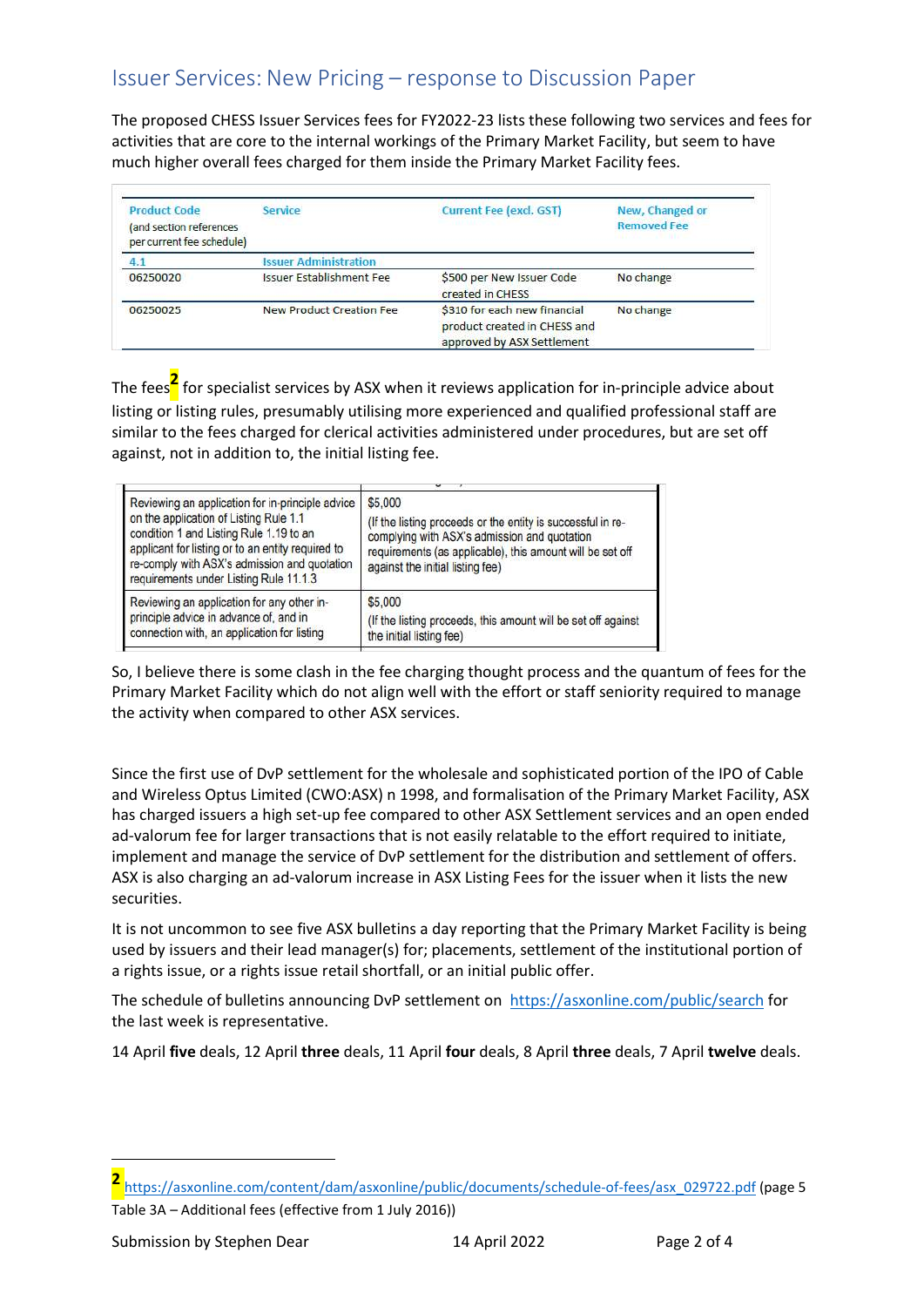Each event carrying a minimum set-up fee $3$  of: \$5,250 plus 0.0105% on the excess of the offer value (ad-valorum fee if the placement, shortfall, IPO is capable of settling) over \$50 million).

It is not uncommon for a wholesale offer to deliver less than 500 lines of settlement, which coincidently the issuer also pays for, instead of the respective settlement participants.

So, for the set of deals above (7 April to 14 April) taken randomly from recent published bulletins, 27 deals and a minimum of \$141,750 in set-up fees for the week.

In addition, ASX has charged each issuer an ad-hoc increase in Listing Fee based on the tiered fee table below extracted from ASX Listing Rules Guidance Note 15A.

Fees for quotation of additional securities (effective from 1 July 2021)

Table 1C – fee for quotation of additional equity securities and debt securities (other than simple corporate bonds<sup>5</sup>) on the ASX market.

| Value of securities for which quotation is sought <sup>6</sup> | Fee                                            |
|----------------------------------------------------------------|------------------------------------------------|
| Up to \$100,000                                                | \$1,250                                        |
| \$100,001 to \$500,000                                         | \$1,250 + 0.56272603% on excess over \$100,000 |
| \$500,001 to \$2.5m                                            | \$3,501 + 0.32349000% on excess over \$500,000 |
| \$2,500,001 to \$10m                                           | \$9,971 + 0.16879715% on excess over \$2.5m    |
| \$10,000,001 to \$20m                                          | \$22,630 + 0.07876100% on excess over \$10m    |
| \$20,000,001 to \$50m                                          | \$30,507 + 0.07032525% on excess over \$20m    |
| \$50,000,001 to \$100m                                         | \$51,604 + 0.05401135% on excess over \$50m    |
| \$100,000,001 to \$500m                                        | \$78,610 + 0.04880666% on excess over \$100m   |
| Over \$500 million                                             | \$273,836 + 0.04239398% on excess over \$500m  |

For a new class of quoted securities, a New Product Creation Fee of \$310.00 will also apply (detailed in the Clearing, Settlement and Issuer Administration Services Fee Schedule, Product 06250025). This fee only applies where a new class of quoted securities is being created and quoted.

If the placement has raised \$50 million the additional ASX listing Fees for the additional securities are \$51,604.

I argue the additional Listing Fees are more than enough 'compensation' for the human labour used to manage a simple clerical activity of; processing a short application form from the issuer or its managing participant, creating a new security code and ISIN in ASX's own systems, publishing a standard, simple bulletin and on the completion of settlement closing down the service on the allocation interest.

ASX's own CHESS procedure guidelines<sup>4</sup> for CHESS users devote only seven pages to explaining all the service activities for participants, so it indicates a basic and easy to manage activity.

So, I would expect a fee for the whole Primary Market Facility of:

- in the vicinity of \$1,500 (equivalent to ten hours of experienced clerical staff's time); and
- no ad-valorem component

particularly when compared to the fees ASX Settlement charges a bidder to establish and manage a takeover bid would be a more equitable charge.

<sup>3</sup>https://asxonline.com/content/dam/asxonline/public/documents/schedule-of-fees/clearing-settlementand-issuer-administration-services-schedule-of-fees.pdf (page 10/13 4.4 Primary Market Facility (PMF))

<sup>4</sup>https://www.asxonline.com/content/dam/asxonline/public/documents/manuals/chess-asx-settlementprocedure-guidelines/asx\_019808.pdf